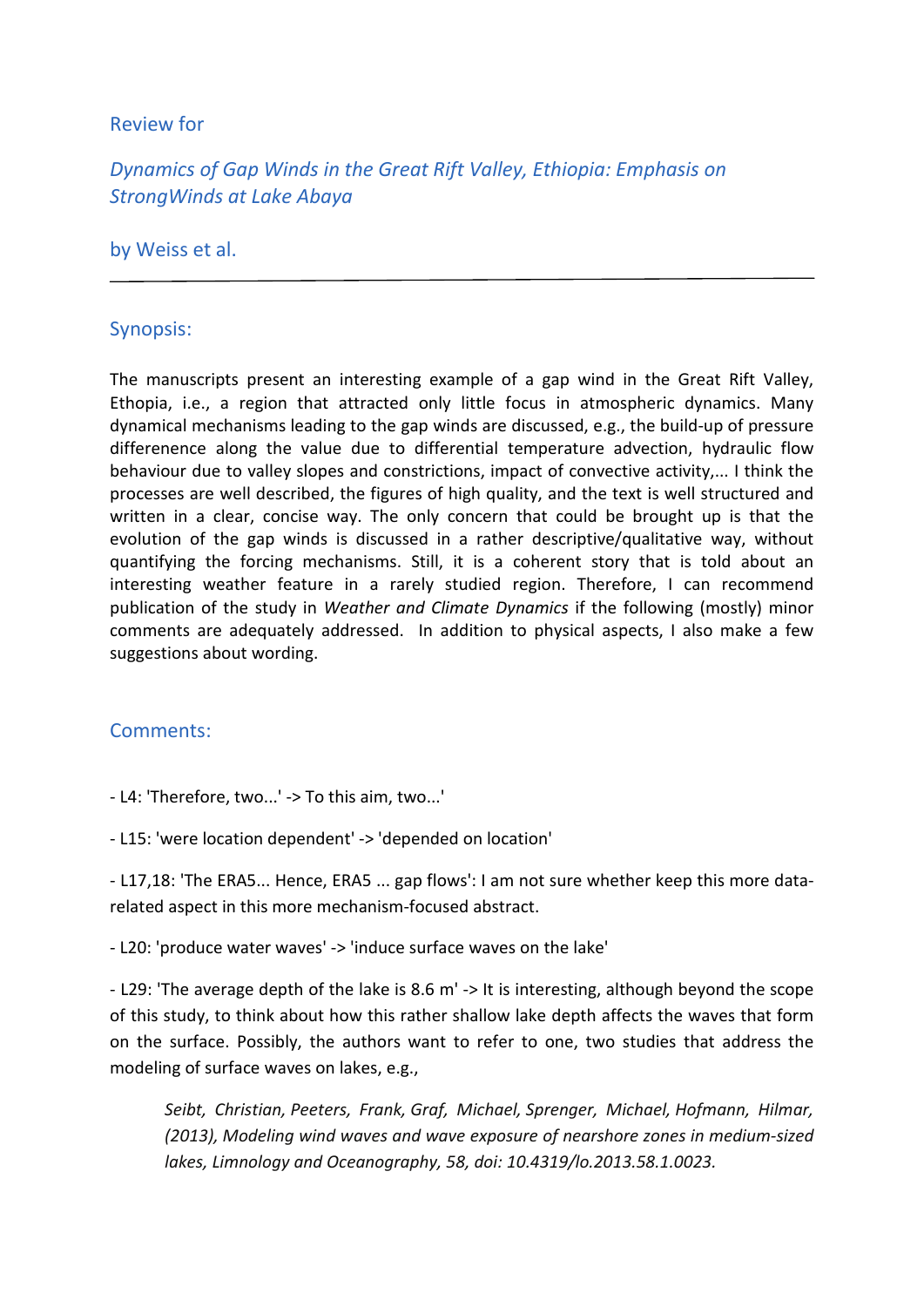*Graf, Michael, et al. "Evaluating the suitability of the SWAN/COSMO-2 modelsystem to simulate short-crested surface waves for a narrow lake with complex bathymetry." Meteorologische Zeitschrift 22.3 (2013): 257-272.*

The two studies illustrate how the ecology, but also archeological sites are affected by waves, in particular in the shallow shore region. I do not think that this wave-on-the-lake aspect is crucial for the study, but it is a nice point how strong winds can have indirect effects/impacts. If the introduction could be shortened, it would certainly be this relatively long paragraph (L27-50) about ecology and waves. However, as mentiond before, this is not mandatory from my side.

- L45: 'a bidirectional effect' -> 'two effects'

- L55,56: Avoid two consecutive sentences starting with similar 'connecting' words (Hence, Therefore)

- L52: 'Besides other large-scale drivers like ENSO...' -> How relevant is ENSO for \*weather\* in Ethopia? I am not sure that such a climate index is particularly relevant for this study. If yes, it could be discussed in somewhat greater detail

- L58: 'dual passage' -> 'biannual | twice-yearly passage'

- L69: In L49-50 it is written that the the waves coudl be the reason why Lake Abaya is less affected by invasive plants than, e.g., Lake Tana. In L45 it is argued that it is Lake Abaya's large size that allows many waves to evolve because of the large wind tech. On the other hand, Lake Tana is larger, offering a larger wind fetch. Wouln't one expect larger waves? Hence, is it more the wind speed that determines the wave acticvity than the wind fetch?

- L63: 'The adjustment of the wind field by local effects' -> What does this exactly mean? Could you be somewhat more specific!

- L66: 'shows strong differences to the synoptic flow' -> 'strongly deviates from the synoptic flow'

- L69: 'Lake Abaya is at least in some months connected to the large scale flow' -> Could you be a little more specific? What does 'connect' mean in this context?

- L73: 'on the lake water dynamics' -> 'on the lake's wave dynamics and internal mixing'

- L74: 'Therefore these winds...' -> 'It is the aim of this study to better understand these winds...'

- L76: 'the goal of' -> 'the more specific goal of'

- L79: 'The synoptic conditions prior to the two cases' -> Why \*prior\* to these events?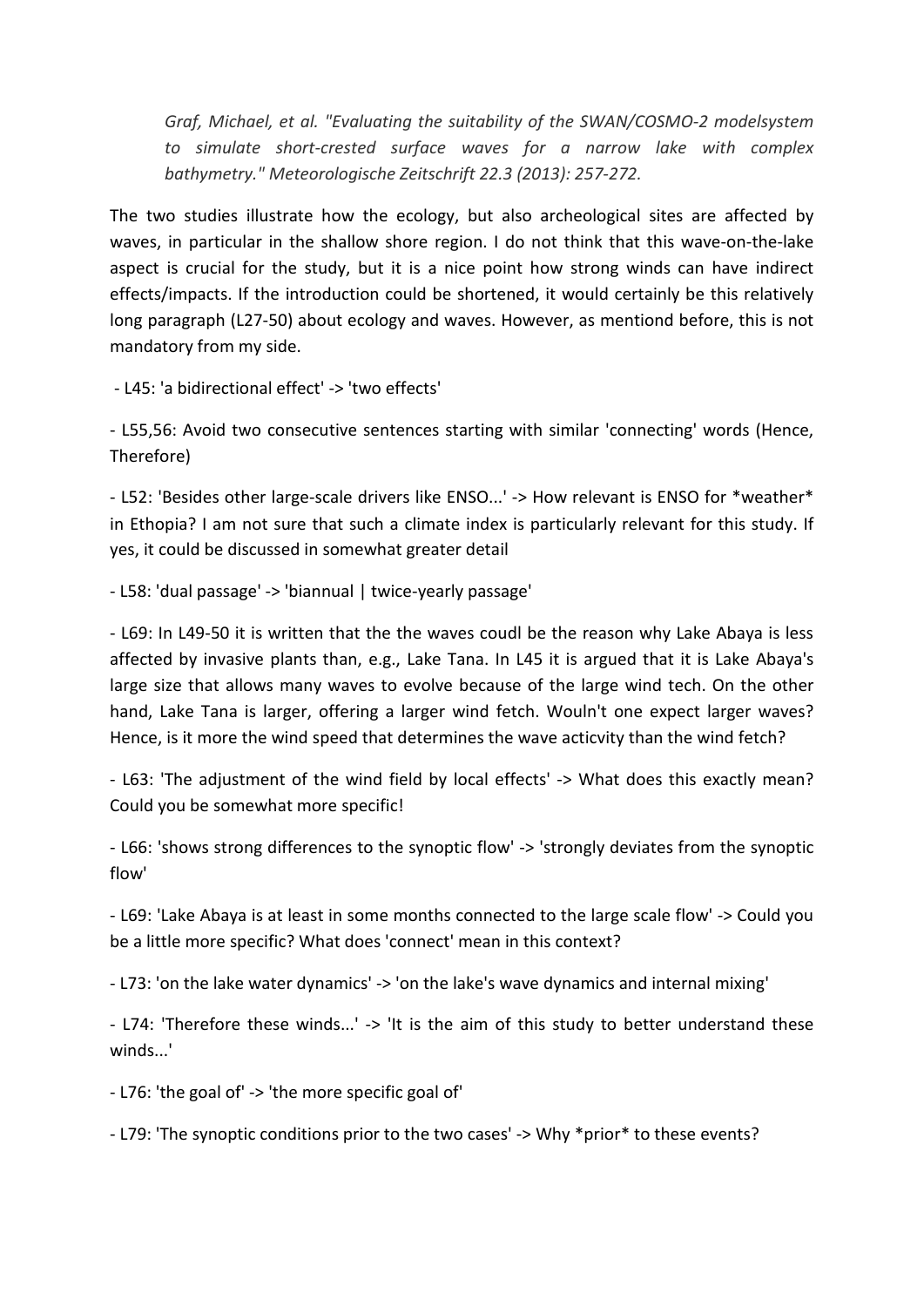- L89: Remove 'that allowed for the local perspective'

- L92: 'horizontal resolution of 0.25 x 0.25' -> make clear that ERA5 is based on a spectral model and thus provide the spectral resolution, the grid spacing in latitude/longitude is 'only' an interpolation from spectral space

- L101: 'ERA5 model topography. ERA5 topography near...' -> 'ERA5 model topography, which near ...'

- L140: 'Lake Abaya, hence, the at the...' -> correct sentence structure!

- L141-143: 'led to an along pressure' -> more precisely, 'led to an along pressure gradient'

- L142: 'height Z at the 800 hPa surface. 800 hPa...' -> 'height Z at the 800 hPa surface, which...'

- L143: Here it is written that the pressure gradient \*helped\* to channel the air though the gap. The term 'helped' is somewhat too unspecific? Which other processes drive the air through the channel? To which degree does the pressure gradient contributes to the flow through the valley, and to which degree are other processes (which?) essential? I am quite convinced that the pressure gradient is indeed decisive, but the wording in the text could be more careful. In the same line of argument I wonder to which degree it is possible to understand the pressure gradient at 800 hPa by means of hydrostatic effects, i.e., due to the differences in the teperature?

- L155-157: Here, it is state that the large-scale flow is non-negligible, because it caused an inflow and hence forced channeling at both valley entrances. I am not sure whether I understand this point, and whether I see this inflow channeling in the figure. Possibly, my point is also related to the following question: Is the large-scale flow also associated with a pressure gradient that is perpendicular to the valley axis and thus contributes to the alongvalley acceleration of the flow. In short, a more careful discussion/distinction of local effects and large-scale effects would be helpful.

- L162.163: The pressure difference...and their mixing' -> I had to read this sentence several times, and still I am not sure that I get it correctly. Please rephrase in clearer way. Possibly, a way to do so would be: 'Two points are selected at the valley entrance and exit, and the pressure difference between these two points is then take as a diagnostic for the gap winds in the GRV and their temporal evolution'.

- Figure 3 and the corresponding text are interesting measurements and model values that trigger some thoughts! First, at time 00-12 UTC 14 January Delta-Z-800hPa shows a clear pressure contrast, which then leads to a corresponding observed gap wind in the same time period. Hence, in this time slot Delta-Z-800hPa can be used as a reasonable diagnostic that quantifies the driving mechanism of the gap wind. However, then I also considered the time instance around 12 UTC 12 January. There, the diagnostic Delta-Z-800hPa is comparable in amplitude to the afore-mentioned time slot, but the observed wind in the valley is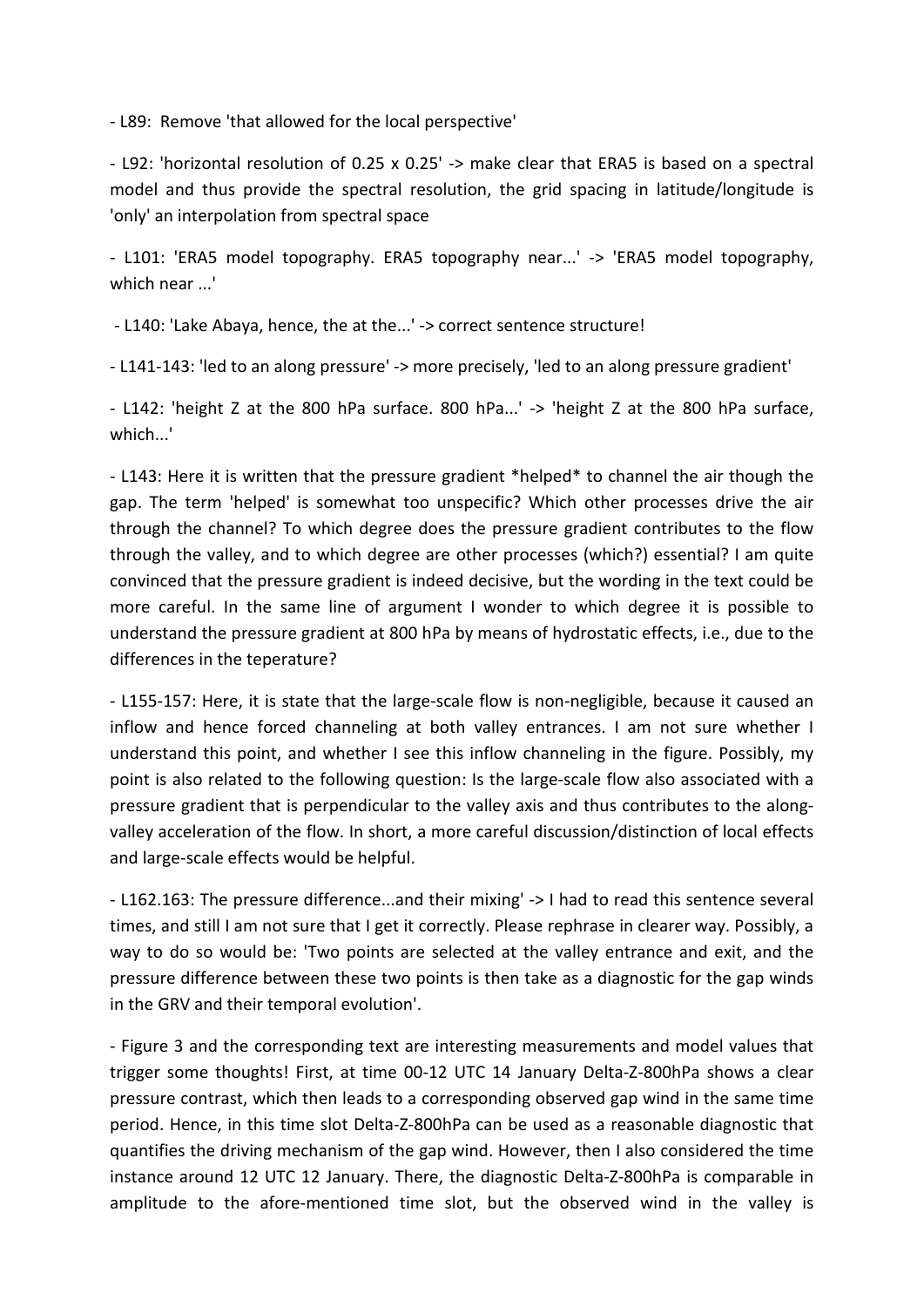completely different. Why is this? If my point is correct I wonder whether it is reasonable to assume that Delta-Z-800hPa can be taken as a metric for the gap-flow-driving mechanism? Possibly, I miss an essential point, or I misread the figure.

- Again to figure 3 and the corresponding text: It is first argued that the pressure contrast Delta-P-SFC cannot be used as a diagnostic for the gap-flow-driving mechanism. I fully agree, and it is also plausibly be argued why this field cannot be used. After having discussed that Delta-P-SFC cannot be used, the physically more reasonable Delta-Z-800hPa (at pass height) is introduced and discussed. The logic of the text structure assumes that the reader should expect that Delta-P-SFC should work as a diagnostic, but -- honestly -- it was clear to me from beginning that this won't work. Hence, the authors might start straightforward their discussion on the forcing mechanism with the much more plausible Delta-Z-800hPa.

- L173-174: 'The wind arrows... WRF simulation' -> Remove, no need to repeat this methodological aspect at this place.

- L174-175: 'Winds at Chamo ... at the pass' -> Describe in 1-2 sentences the differences in timing. Actually, this is done in the following sentence, but the 'Moreover' is a misleading connecting word between the two sentences.

- L188: correct 'tow' -> 'two'

- L194: It is stated that the temperature increase is consistent with the increase in pressure difference. I agree, but at the same time wonder what 'is consistent' exactly means. It this meant in a qualitative way, or is it assumed that the pressure contrast could be quantitatively be derived from the corresponding contrast in the temperature profiles, by applying the hydrostatic assumption?

- In Figure 5 and 6 the gap flow is from left to right, which is easy to 'read'. On the other hand, for the second case the flow in Figure 9 and 10 is from right to left. Of course, I see why the authors stick to this orientation. Personally, however, I would prefer an orientation of the vertical cross sections in a way that the flow also in Figure 9 and 10 goes from left to right. I think it would be easier to 'read'. However, I have no strong opinion on that, and only want the authors invite to re-think the orientation of the cross section in Figure 9 and 10.

- L196: 'a reduction of the flow depth...' -> How is the flow depth defined, how can it be inferred from the figures. Some more explanation would be helpful. It is, in the next sentence, also argued that this reduction indicates a transition to a supercritical state. I guess taht this is indeed the case, however, without quantitatively considering the Froude number the statement remains rather vague.

- Figure 10: 'Notice the reversed color scale compared to Fig. 6' -> That's OK, but if the orientation of the figures is reversed (flow from left to right, as mentioned before) this reversing of the color scale could be avoided.